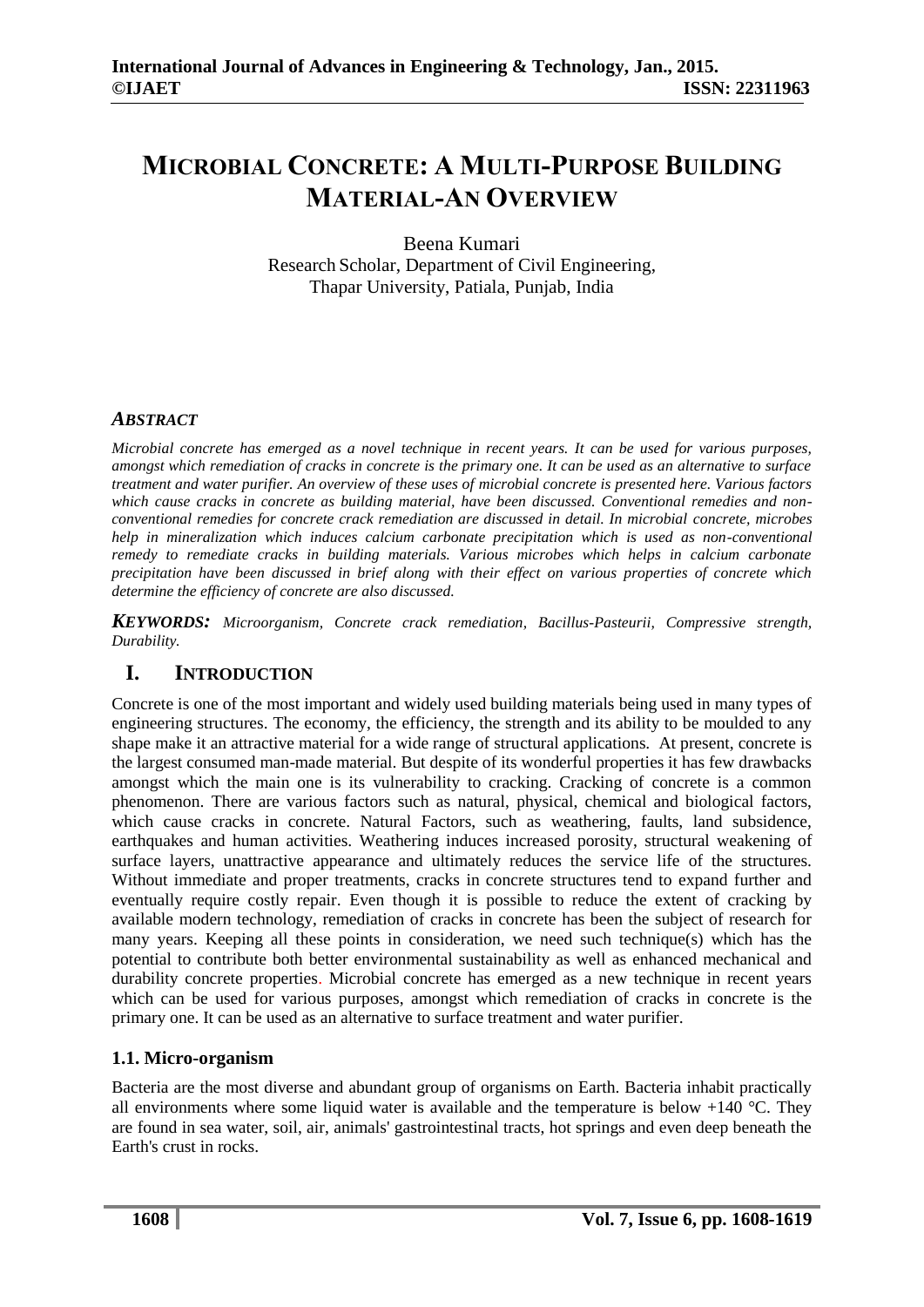Bacteria are often dismissed as germs, but help us do a range of useful things like production of antibiotics, nitrogen fixation, live in the guts of animals (including humans) or elsewhere in their bodies, or on the roots of certain plants. Bacteria are of great importance because of their extreme flexibility, capacity for rapid growth and reproduction. A micro-organism is an organism that is microscopic (too small to be seen by the naked human eye). Micro-organisms are incredibly diverse and include bacteria, fungi, archaea, and protists, as well as some microscopic plants and animals such as plankton, and popularly-known animals such as the planarian and the amoeba.

## **1.2 Microbial concrete and its applications**

Microbial or bacterial concrete is prepared by mixing a cement paste containing microbial cells along with a calcium-based nutrient known as calcium lactate, and nitrogen and phosphorus are added to the ingredients of the concrete in particular ratio. Apart from its other wonderful properties, due to its major property of crack remediation or self-healing, it is also known as self-healing concrete. This technology of using microbes for calcium carbonate deposition or microbial concrete, called as Microbially induced calcium-carbonate precipitation (MICCP), can be used for solving various durability issues of construction materials. Due to natural capability to precipitate calcite continuously bacterial concrete is also called a 'SMART BIO MATERIAL'. Several different microbial groups contribute in the precipitation of mineral carbonates in various natural environments.

Microorganisms which are present in nature in abundant, are the resource for significant production of bacterial calcium carbonate crystals/ calcite/ concrete. As the micro-organisms can penetrate and reproduce themselves in soil or any such environments, there is no need to disturb the ground or environment unlike that of cement.

The use of microbial concrete in Civil Engineering has become increasingly popular. From enhancement in durability of cementious materials to improvement in sand properties, from repair of limestone monuments, sealing of concrete cracks to highly durable bricks, microbial concrete has been successful in one and all. This technology also offers the advantage of being novel and ecofriendly. This special kind of concrete has multiple usage. According to its different usage it can be classified as following:

- Microbial concrete as concrete crack remediation/healing.
- Microbial concrete as an alternative surface treatment for concrete.
- Microbial concrete as antifungal cement mortar.
- Microbial concrete as water purifier or bacterial cleaner/builder.
- Microbial concrete as restoration material for stone building.

Microbially induced precipitation has been investigated by many researchers for its potential to improve the durability of construction materials such as cementitious materials, sand, bricks and limestone. This technology has been investigated for its potential to make concrete which can be used for different purposes. Many research groups investigated this for filling of pores and cracks in concrete (Bang et al., 2001; Ramakrishnan et al., 2007; De Muynck et al., 2008) while few have worked on cement mortar cubes (Achal et al.,2011b), as an alternative to surface treatment (De Muynck et al., 2008), sand consolidation and limestone monument repair (Stocks – Fischer et al., 1999; Bachmeier et al., 2002; Dick et al., 2006; Achal et al., 2009b), reduction of water and chloride ion permeability in concrete (Achal et al., 2011a) and for making water purifying concrete .

#### **1.3 Various microbes used in microbial concrete**

Various microbes used in microbial concrete, from literature review are tabulated in Table 1.

| Sr.<br>No. | <b>Microbial</b><br>оf<br>Type<br><b>Concrete</b> | <b>Name of the Microbe</b> | <b>Reference</b>           |
|------------|---------------------------------------------------|----------------------------|----------------------------|
|            | Microbial concrete as crack                       | 1. Sporosarcina pasteurii  | Bang et al. (2001)         |
|            | healer                                            | 2 Bacillus pasteurii       | Ramachandran et al. (2001) |
|            |                                                   | 3. Bacillus pasteurii      | Ramakrishnan et al. (2007) |
|            |                                                   | 4. Bacillus sphaericus     | De Belie et al. $(2008)$   |

#### **Table.1: Various types of microbes used in concrete**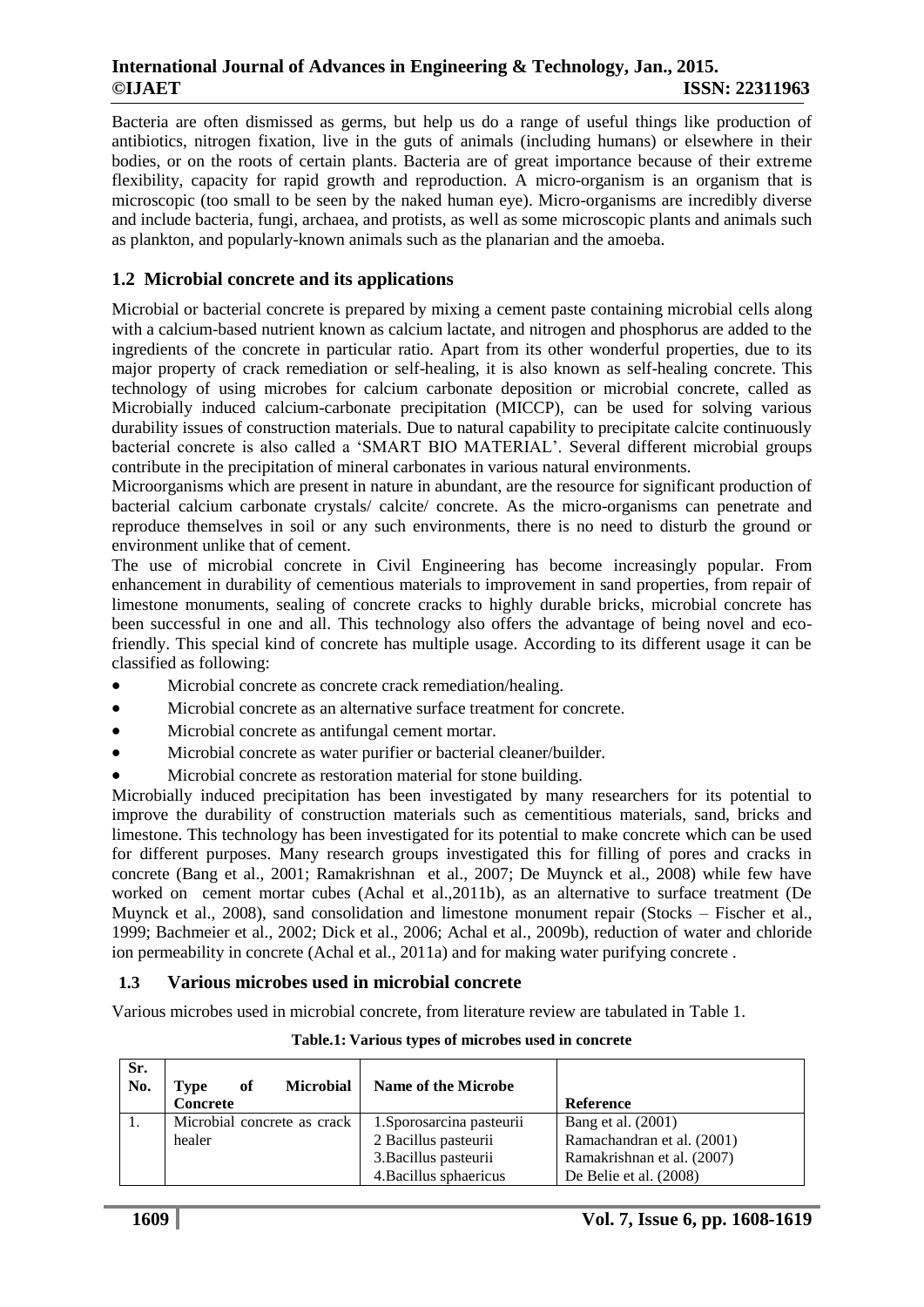|    |                                       | 5. Bacillus sphaericus                         | De Muynck et al. (2008), (2010)  |  |
|----|---------------------------------------|------------------------------------------------|----------------------------------|--|
| 2. | Microbial concrete as Self<br>Healing | 1. Bacillus pseudifirmus<br>2. Bacillus cohnii | Jonkers et al. (2007)            |  |
| 3. | Microbial<br>concrete<br><b>as</b>    | 1. Bacillus sphaericus                         | De Muynck et al. (2007)          |  |
|    | surface treatment                     | 2. E. coli.                                    | De Muynck et al. (2008)          |  |
| 4. | As Cement mortar and                  | 1. Bacillus cereus                             | Le Metayer-Leverel et al. (1999) |  |
|    | Concrete                              | $CT-5$<br>2. Bacillus<br>Sp.                   | Achal et al. (2011b)             |  |
|    |                                       | 3. Bacillus pasteurii                          | Ramachandran et al. (2001)       |  |
|    |                                       | 4.Shewanella                                   | Ghosh et al. (2005)              |  |
|    |                                       | 5. Sporosarcina pasteurii                      | Achal et al. (2011a)             |  |
| 5. | Microbial concrete as water           | 1. Bacillus Subitilis                          | 2. Bacillus phaericus            |  |
|    | purifier                              | 3. Bacillus thuringiensis                      | 4. Thiobacillus                  |  |

## **II. MICROBIAL CONCRETE FOR CONCRETE CRACK REMEDIATION**

Natural processes, such as weathering, faults, land subsidence, earthquakes and human activities create cracks and fractures in concrete structures. Weathering induces increased porosity, structural weakening of surface layers, unattractive appearance and ultimately reduces the service life of the structures. Concern about the degradation of concrete and the economic impact of the maintenance and repair of concrete structures have drawn the attention to processes of concrete deterioration, and to the methods to slow down or even to eliminate concrete degradation (Hewlett et al., 1990). Without immediate and proper treatments, cracks in concrete structures tend to expand further and eventually require costly repair. Even though it is possible to reduce the extent of cracking by available modern technology, remediation of cracks in concrete has been the subject of research for many years.

**Concrete Crack Remediation with Conventional Solutions and their disadvantages:** There are so many synthetic agents which are used to avoid any kind of cracks and fissures in the concrete structures. These are also used in repair applications such as the bonding of fresh concrete, sprayed concrete or cement/sand repair mortar to hardened concrete. Bonding agents are natural, compounded or synthetic materials used to increase the joining of individual members of a structure without employing mechanical fasteners. The main types of bonding agents used in the construction industry to remediate cracks and to hardened structure are:

- Latex emulsions
- Epoxy bonding agents
- Surface treatments with silanes or siloxanes (water repellants) or pore blockers.

These conventional means of protection show a number of disadvantageous aspects such as :

- weak bonding with surface
- different thermal expansion coefficient of treated layers
- degradation over time
- need for constant maintenance and costly too.
- some solvents contributes to pollution (Camaiti et al., 1988; Perez et al., 1995; Metayer-Levrel et al., 1999)
- Styrene butadiene latex coagulate if subjected to high or freezing temperatures.

Cracking in concrete structures continues over a long period of time, so these kinds of treatment are required repeatedly. Moreover, these are not the permanent solution. Hence, in such situations, a way in the form of **self-healing materials** should be found out seal the cracks automatically.

## **2.1 Microbial concrete as non-conventional crack healer**

This is a novel technique in remediation of cracks in concrete in which microbiologically induced calcite precipitation (MICP) is used. It is the process in which living organism (microbes) form organic solid is used in building materials for concrete crack remediation. There are various bacterial species which have been reported in increasing the strength of building materials and concrete crack remediation.

Microbial concrete biologically build limestone to heal cracks that appear on the surface of concrete structures. The bacteria group *Bacillus*, along with a calcium-based nutrient (known as calcium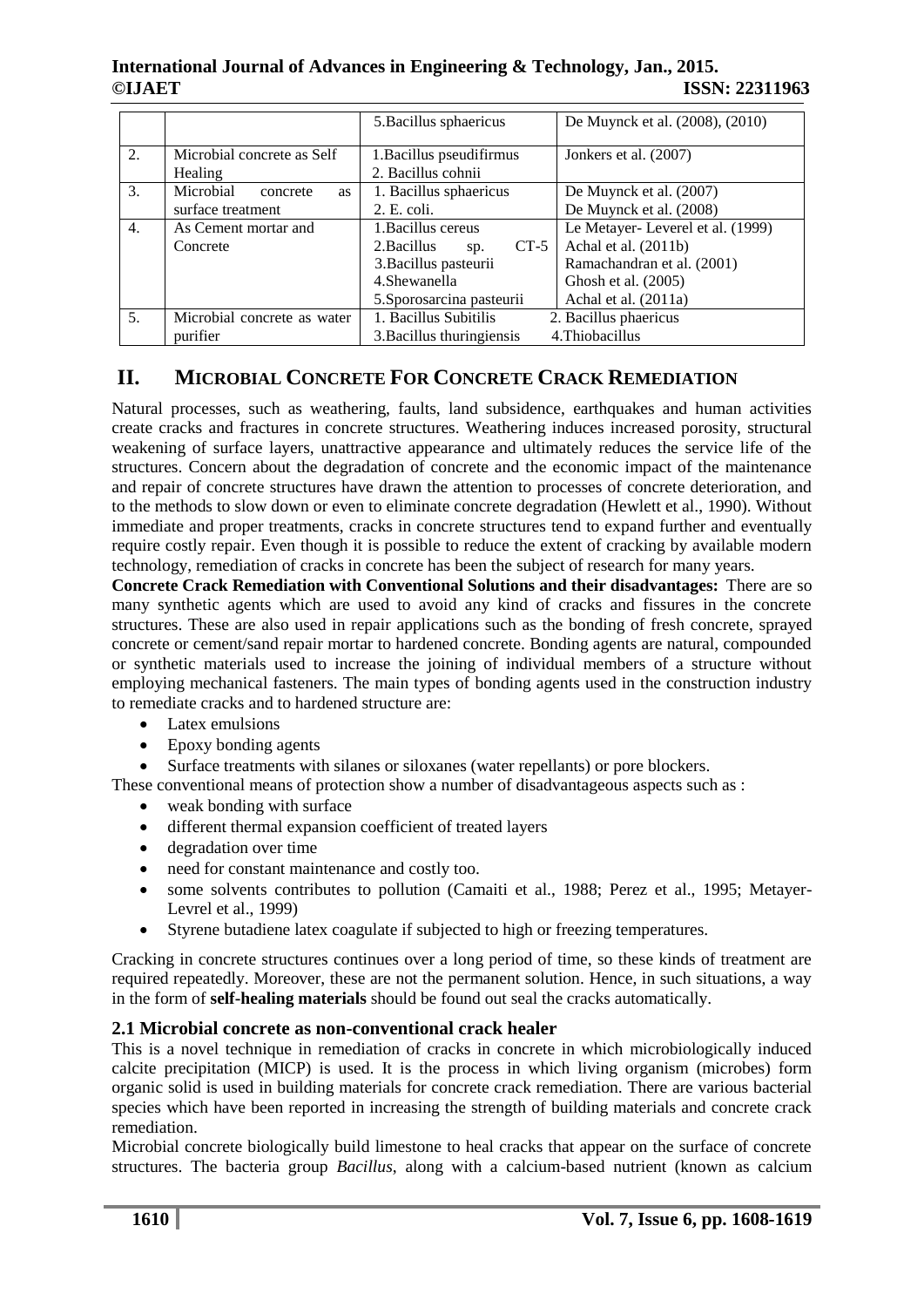lactate), nitrogen and phosphorus, are added to the ingredients of the concrete when it is being mixed. These self healing agents can lie dormant within the concrete for a very long period but when a concrete structure is damaged and ingress of water starts to percolate through the cracks in the concrete, the bacteria start growing on contact with the water and nutrients. Subsequently oxygen is consumed and the soluble calcium lactate is converted to insoluble limestone which solidifies on the cracked surface, thereby sealing it up.

There are various bacterial species which have been reported in increasing the strength of building materials and concrete crack remediation. Bacillus Pasteruii is a common soil bacteria which can continuously induce the precipitation of calcite layer which is highly impermeable over the surface of already existing concrete layer. Due to natural capability to precipitate calcite continuously bacterial concrete is also called a 'SMART BIO MATERIAL'. Several different microbial species participate in the precipitation of mineral carbonates in various natural environments.

It has been known that calcite (calcium carbonate) has values of technical and industrial applications for the preservation, remediation and restoration of buildings, calcareous stone statuaries and historic monuments. Calcite is needed in high purity and good coherency for better restoration. However, it is a very laborious and expensive process to obtain the highly pure and coherent calcite from natural sources, such as shell crust. Thus, bacterially induced carbonate precipitation has received attention as an environment-friendly method of protecting decayed ornamental carbonate stone.

#### **2.2 Possible biochemical reactions**

Bio-mineralisation is defined as a biologically induced precipitation in which an organism creates a local micro-environment with conditions that allow optimal extracellular chemical precipitation of mineral phases (Hamilton at al., 2003).

In natural environments, chemical CaCO<sub>3</sub> precipitation  $(Ca^{2+} + CO_3^2 \rightarrow CaCO_3\downarrow)$  is accompanied by biological processes, both of which often occur simultaneously or sequentially. This microbiologically induced calcium carbonate precipitation (MICCP) comprises of a series of complex biochemical reactions (Stocks-Fischer et al.,1999). As part of metabolism, *B. pasteurii* produces urease, which catalyzes urea to produce  $CO_2$  and ammonia, resulting in an increase of pH in the surroundings where

ions  $Ca^{2+}$  and  $CO_3^2$  precipitate as  $CaCO_3$ . POSSIBLE BIOCHEMICAL REACTIONS in urea-CaCl<sub>2</sub> medium to precipitate  $CaCO<sub>3</sub>$  at the cell surface can be summarized as follows.

$$
Ca2+ + Cell \rightarrow Cell-Ca2+ \dots
$$
 (1)  
Cl + HCO<sub>3</sub> + NH<sub>3</sub>  $\rightarrow$  NH<sub>4</sub>Cl + CO<sub>3</sub><sup>2+</sup> \dots (2)  
Cell-Ca<sup>2+</sup> + CO<sub>3</sub><sup>2-</sup>  $\rightarrow$  Cell-CaCO<sub>3</sub> $\downarrow$  \dots (3)

**Hammes et al., (2002)** studied the sequence of events taking place during ureolytic calcification emphasizing the importance of pH and calcium metabolism during the process shown in Figure1. The primary role of bacteria has been ascribed to their ability to create an alkaline environment through various physiological activities.



**Figure 1.** Calcite precipitation by bacterial cell (Hammes, F. et al., 2002)

Figure1 shows Simplified representation of the events occurring during the microbially induced carbonate precipitation. Calcium ions in the solution are attracted to the bacterial cell wall due to the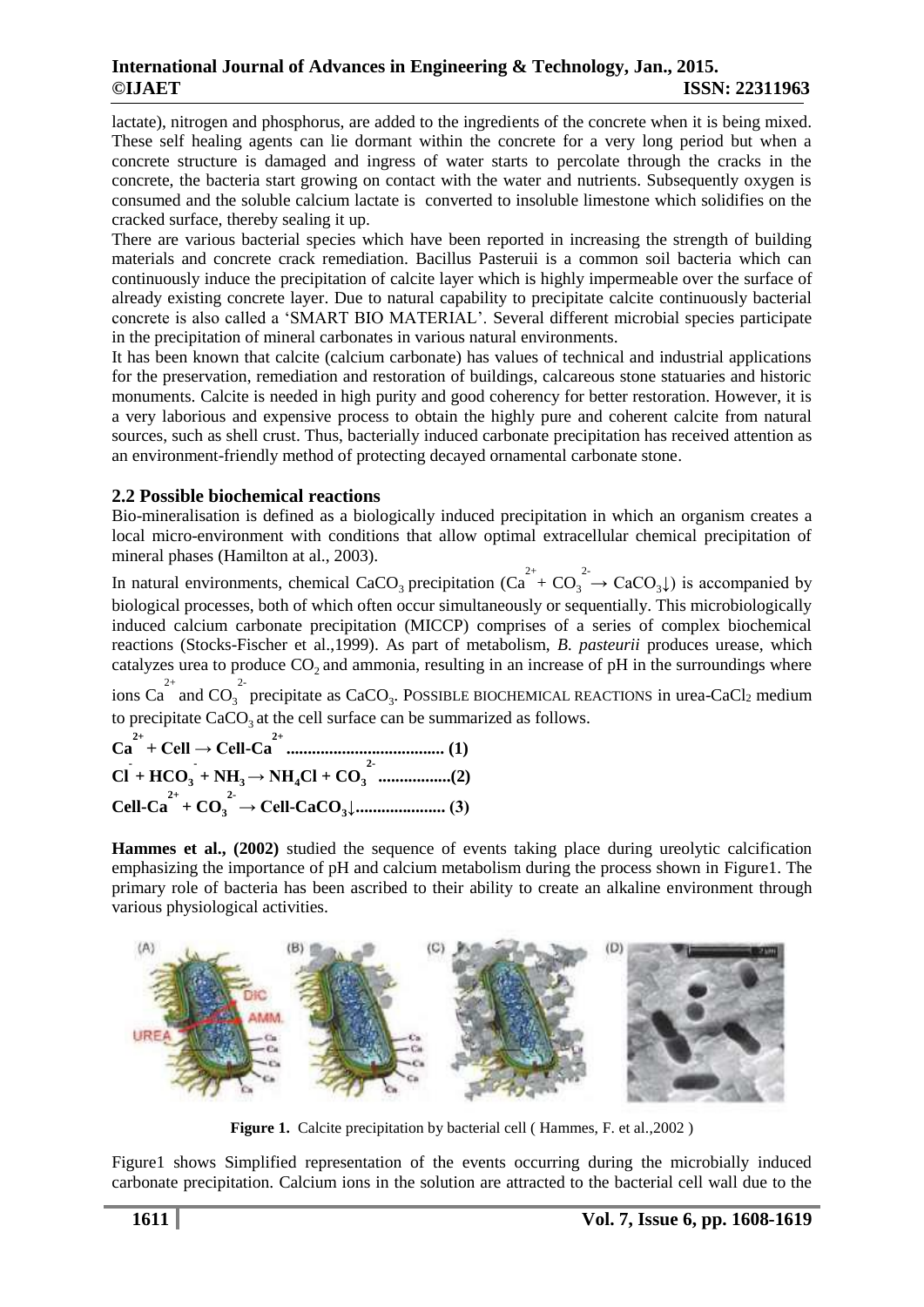negative charge of the latter. Upon addition of urea to the bacteria, dissolved inorganic carbon (DIC) and ammonium (AMM) are released in the micro environment of the bacteria (A). In the presence of calcium ions, this can result in a local super saturation and hence heterogeneous precipitation of calcium carbonate on the bacterial cell wall (B). After a while, the whole cell becomes encapsulated (C). Limiting nutrient transfer, resulting in cell death. Image (D) shows the imprints of bacterial cells involved in carbonate precipitation.



**Figure 2.** (a) SEM micrograph of mortar without any microorganisms (b) mortar with anaerobic microorganisms of 105/ml cell concentration (P Ghosh et al., 2005)

**SEM Investigation ( Ramakrishna et al.,2005) :** Microbial calcite precipitation was quantified by X-ray diffraction (XRD) analysis and visualized by SEM. The specimens with bacteria did not 2.4. develop any micro cracks, as they did not expand much unlike control specimens when subjected to alkali aggregate reactivity, sulphate attack, drying shrinkage and freeze-thaw. Figure 1 shows that a new layer (Surface II) was formed over the surface of the cement mortar beam (Surface I). The elemental composition of surface-I was found to be characteristic of cement material, and the elemental composition of surface II, was found to be predominantly calcite material, which formed an impermeable layer and increased the durability performance. Magnified image of calcite crystals found on the surface II of the bacterial specimen, subjected to freeze thaw, is shown in Figure 2 Bacteria were found in intimate contact with the calcite crystals Figure 3. Rod-shaped impressions, consistent with the dimensions of B. pasteurii were found in the calcite crystals, which formed on the surface of the specimens in Figure 4.

#### **2.4.Uses**

- For remediation of cracks in concrete.
- For repairing structure of historical importance to preserve aesthetic value when conventional techniques are not recommended

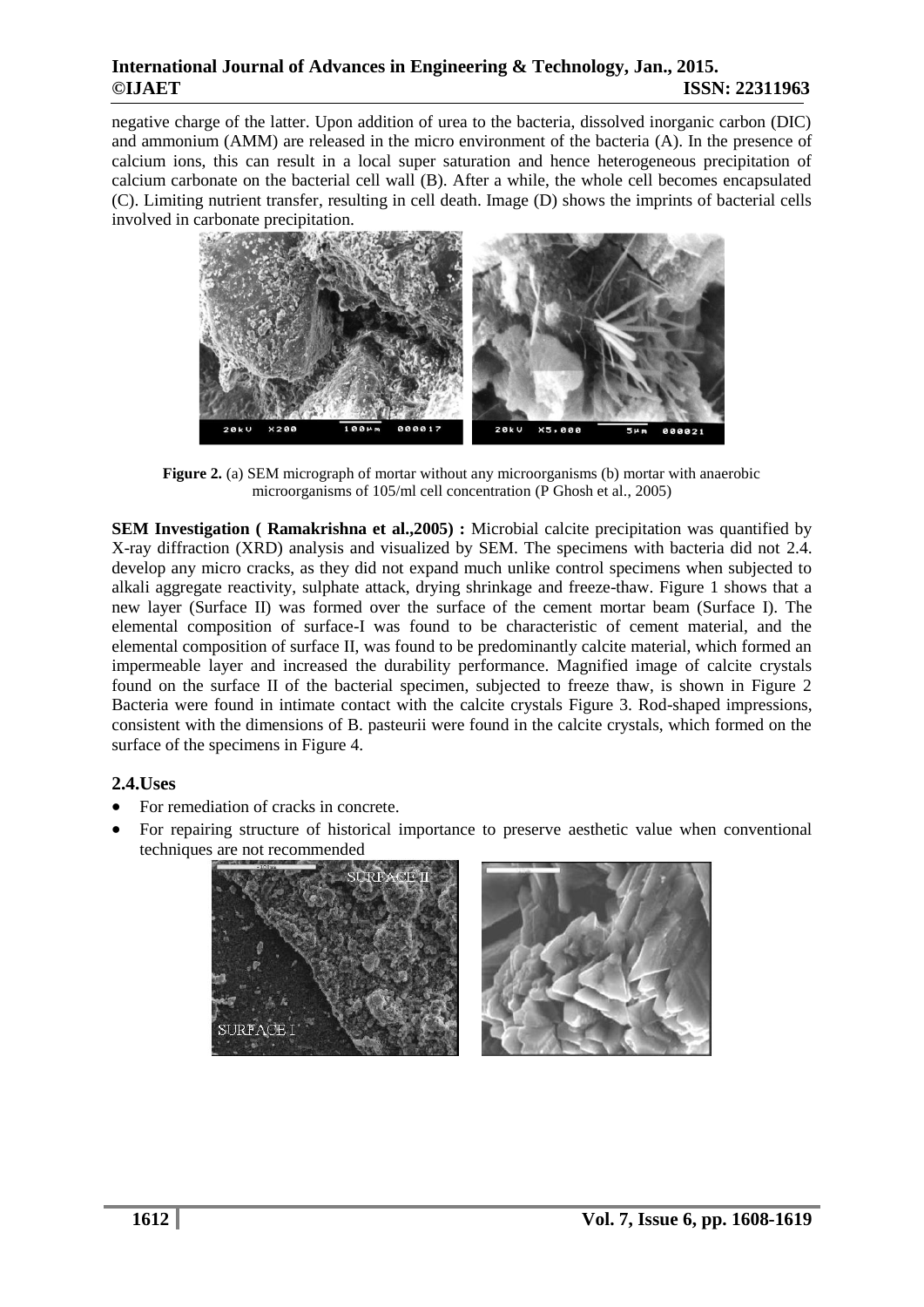

Figure 3 (a) A new calcite layer (Surface II) formed over the (surface I) of the cement mortar (b) Magnified image of calcite crystals on the surface II of the bacterial specimen (c) Development of calcite crystals at higher magnification (d) Rod-shaped impressions, consistent with the dimensions of B. Pasteurii spread around the calcite crystals

#### **2.4 Effects of microbes on various properties of concrete used as crack remediation**

#### **2.4.1.Compressive strength**

**Ramachandran et al., (2001)** studied the effects of microbes on compressive strength of cement mortar cubes at age of 7 and 28 days. They found that inclusion of microbial biomass (Bacillus Pasteurii) enhanced the compressive strength. They used live and killed cells of different concentrations of Bacillus Pasteurii and found that the live cells, at lower concentrations, increase the compressive strength of cement mortar with a longer incubation period. Their findings have been presented in Table 2. These findings are very important with respect to concrete crack remediation. Increase of compressive strength of Portland cement mortar cubes with different depths in presence of B.Pasteurii has been shown on figure given below:



**Figure 4** Increase of compressive strength of Portland cement mortar cubes with different depths in presence of B.Pasteurii (Ramachandran et al., 2001)

**P. Ghosh et al., (2005)** studied the effects of addition of anaerobic microorganism, Shewanells species on compressive strength of cement sand mortar. They found that the strength of mortar cubes increased at all levels of anaerobic microbe addition. They reported 25% increase in 28 days compressive strength of cement mortar was achieved with the addition of about 10,0000 cells/ml of mixing water. (refer table 3).

**Table 2.** Compressive strength values of 7 and 28 days tests with Portland cement mortar cubes mixed with biomass (Ramachandran et al*.*, 2001)

| <u>olomass rivamaonancian et al., 2001 l</u> |                     |                                           |                              |                                     |                              |  |
|----------------------------------------------|---------------------|-------------------------------------------|------------------------------|-------------------------------------|------------------------------|--|
|                                              | Bacillus pasteurii, | <b>7-day compressive</b><br>strength, MPa |                              | 28-day compressive<br>strength, MPa |                              |  |
|                                              | $\text{cells/cm}^3$ | Average                                   | <b>Standard</b><br>deviation | Average                             | <b>Standard</b><br>deviation |  |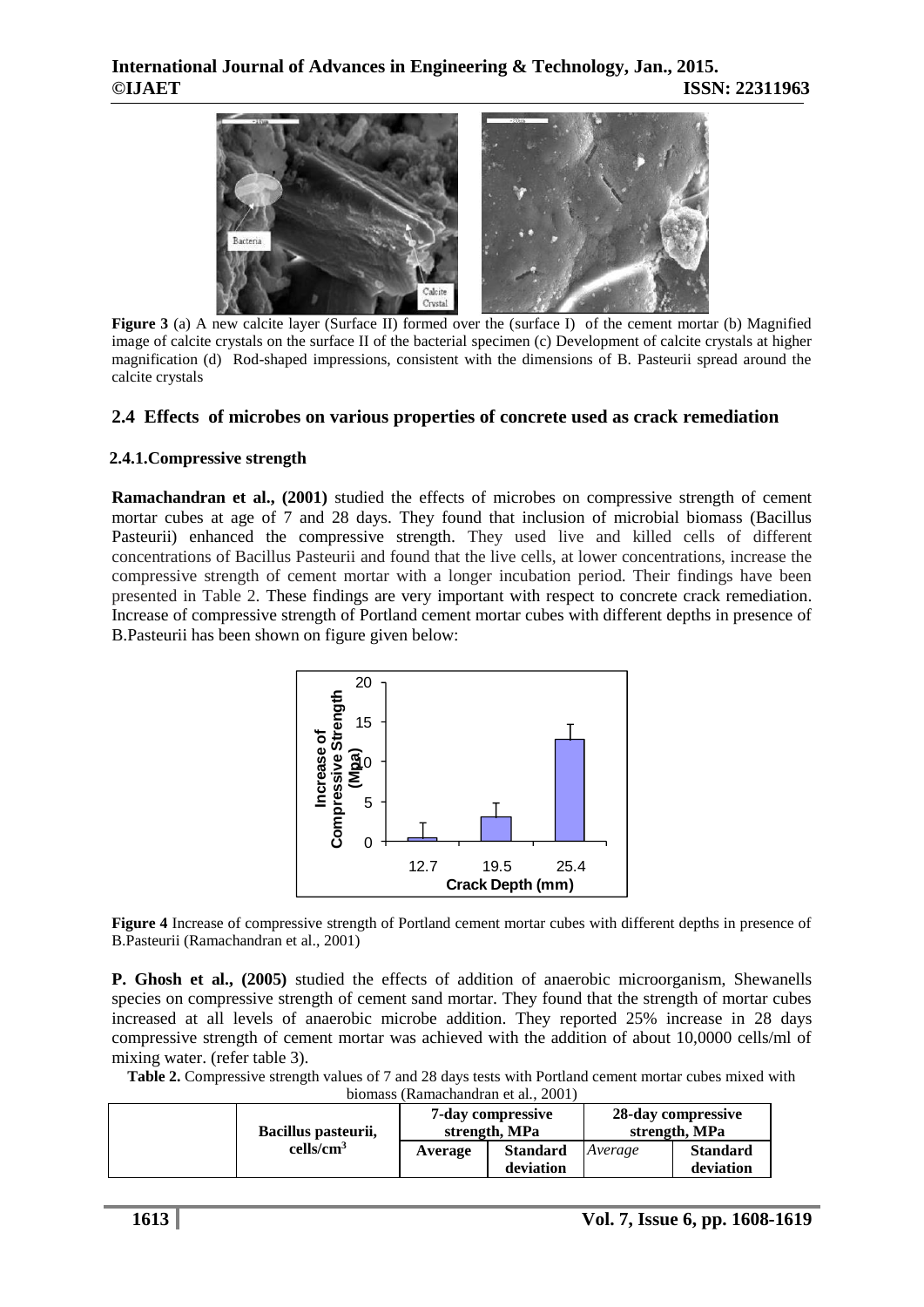| Control | $\Omega$              | 47 | 1.38 | 55 | 1.27 |
|---------|-----------------------|----|------|----|------|
| Live    | $3.8 \times 10^3$     | 55 | 2.39 | 62 | 3.23 |
|         | $3.8 \times 10^{s}$   | 54 | 1.55 | 63 | 1.97 |
|         | $3.8 \times 10^{7}$   | 57 | 1.27 | 65 | 0.87 |
| Killed  | $3.8 \times 10^3$     | 53 | 3.73 | 56 | 2.36 |
|         | $3.8 \times 10^5$     | 59 | 3.46 | 55 | 2.42 |
|         | $3.8 \times 10^{7}$   | 60 | 1.81 | 61 | 0.92 |
| Live    | 7.6 X 10 <sup>3</sup> | 46 | 2.08 | 65 | 0.81 |
|         | $7.6 X 10^5$          | 50 | 2.73 | 55 | 2.33 |
|         | 7.6 X 10 <sup>7</sup> | 55 | 1.28 | 55 | 0.44 |
| Killed  | 7.6 X $10^3$          | 57 | 1.47 | 59 | 3.19 |
|         | $7.6 X 10^s$          | 61 | 2.88 | 56 | 2.57 |
|         | 7.6 X 10 <sup>7</sup> | 66 | 1.41 | 58 | 0.79 |

**Table 3** Effect of the anaerobic microorganisms addition on mortar strength (Ghosh et al., 2005)

| Cell              | Average mortar compressive strength in MPa |                        |                    |                        |                    |                        |
|-------------------|--------------------------------------------|------------------------|--------------------|------------------------|--------------------|------------------------|
| cone.             | 7 days                                     |                        | 14 days            |                        | 28 days            |                        |
| ml<br>of<br>water | Strength $\pm$ S.D                         | % Increase             | Strength $\pm$ S.D | % Increase             | Strength $\pm$ S.D | % Increase             |
|                   |                                            | relative to<br>control |                    | relative to<br>control |                    | relative to<br>control |
| Nil               | $12.60 \pm 0.47$                           |                        | $16.00 \pm 0.81$   |                        | $23.13 \pm 0.23$   |                        |
| 10                | $12.74 \pm 0.89$                           | 1.11                   | $16.21 \pm 0.22$   | 1.31                   | $24.21 \pm 0.43$   | 4.66                   |
| 10 <sup>2</sup>   | $12.87 \pm 0.46$                           | 2.14                   | $16.44 \pm 0.38$   | 2.75                   | $25.00 \pm 0.88$   | 8.08                   |
| $10^{3}$          | $12.98 \pm 0.81$                           | 3.01                   | $16.87 \pm 0.64$   | 5.43                   | $25.40\pm0.84$     | 9.81                   |
| $10^{4}$          | $13.4 \pm 0.53$                            | 6.34                   | $17.10 \pm 0.37$   | 6.87                   | $25.44 \pm 0.97$   | 9.98                   |
| $10^{5}$          | $14.70 \pm 0.74$                           | 16.67                  | $19.50 \pm 0.42$   | 21.87                  | $28.98 \pm 0.86$   | 25.29                  |
| $10^{6}$          | $13.80 \pm 0.58$                           | 9.52                   | $17.50 \pm 0.81$   | 9.38                   | $26.52 \pm 0.27$   | 14.65                  |
| 10 <sup>7</sup>   | $13.00 \pm 0.23$                           | 3.17                   | $17.00 \pm 0.45$   | 6.25                   | $25.69 \pm 0.74$   | 11.06                  |

**Ramakrishna et al., (2005)** reported that compressive strength of concrete with B-Pasteurii as microbes, had marginal (5 to 10%) increase in strength (in case of BU &BP bacterial suspended in urea Cacl<sub>2</sub>, Bacteria suspended in phosphate buffer when conc. with BW (Bacteria suspended in water) had marginal decrease in strength(10%) when compared to controlled concrete samples.

## **2.4.2 Weight increase**

**( De Muynck et al., 2005)** The influence of w/c ratio and calcium source on amount of carbonate deposited was measured by mean of weight increase of specimens with w/c 0.5 & 0.7 after treatment with breaking two different nutrient, weight decrease was found in specimens.

## **2.4.3 water absorption**

To determine the increase in resistance towards water penetration a sporptivity test was carried out by **De Muynch et al., (2008)**. Absorption of bacteria and precipitation of carbonate crystals resulted in weight increase of the mortar specimens. The most pronounced reduction in water absorption compared to untreated samples was reached for the most porous mixture  $w/c$  (0.7).

#### **2.4.4 Shrinkage**

**Ramakrishna et al.,(2005)** investigated the effect of bacteria suspended in different mediums on the drying shrinkage of the concrete and reported that at the end of 28 days beams with bacterial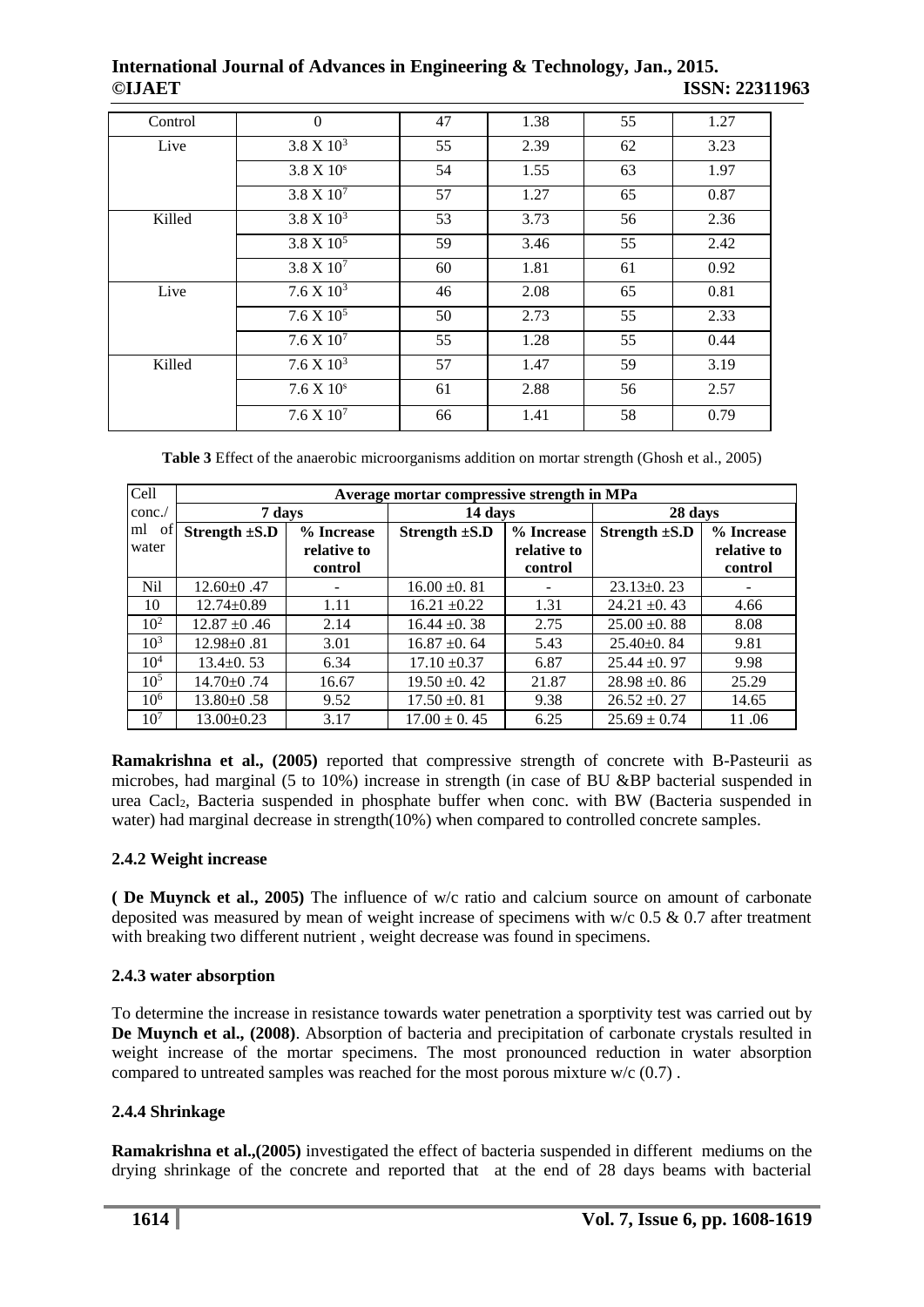concentration of 1 x 10  $^{6}$  cells/ml, 1 x 10  $^{7}$  cells/ml, and 1 x 10  $^{8}$  cells/ml had 13%, 20%, 34% less shrinkage deformations respectively than that of the control beams.

The effect of different concentrations  $(1 \times 10^6 \text{ cells/ml}, 1 \times 10^7 \text{ cells/ml}$  and  $1 \times 10^8 \text{ cells/ml})$  of bacteria suspended in phosphate-buffer on the drying shrinkage of the concrete beams was studied and it was found that at the end of 28 days the beams with bacteria suspended in water, urea-CaCl<sub>2</sub> and phosphate-buffer had 3%, 15%, and 19% less shrinkage deformations respectively than that of the control beams.

#### **2.4.5 Resistance towards alkalinity**

**(Ramakrishna et al., 2005)** The effect of bacteria suspended in different mediums on the alkali aggregate reactivity of concrete beams At the end of 14 days beams made with bacteria suspended in water, urea-CaCl<sub>2</sub> and phosphate-buffer had 7%, 18% and 30% less mean expansions respectively than that of the control beams. At the end of 14 days beams made with bacteria suspended in water, urea-CaCl<sub>2</sub> and phosphate-buffer had 7%, 18% and 30% less mean expansions respectively than that of the control beams. The effect of different concentrations of bacteria (1 x 10<sup>7</sup> cells/ml, 1 x 10<sup>8</sup>

cells/ml and 1 x 10<sup>9</sup> cells/ml) suspended in phosphate-buffer on the alkali aggregate reactivity of concrete beams.

#### **2.4.6 resistance towards sulphate attack**

**(Ramakrishna et al., 2005)** The effect of different concentration of bacteria ( $1 \times 10^8$  cells/ml,  $8.6 \times$  $10^{8}$  cells/ml and  $1 \times 10^{9}$  cells/ml) suspended in phosphate-buffer on sulfate attack resistance of concrete beams. Beams with bacterial concentration of 1 x  $10^8$  cells/ml, 8.6 x  $10^8$  cells/ml, 1 x  $10^9$ cells/ml had 9%, 22%, and 30% less mean expansions respectively than that of the control beams.

## **III. MICROBIAL CONCRETE AS SURFACE TREATMENT**

Surface treatments play an important role in limiting the ingress of water and consequently of detrimental components – into concrete. Many of the physical and chemical deterioration mechanisms of concrete are related to aggressive substances present in aqueous solution. Therefore an important measure to protect concrete against damage is diminishing the uptake of water (Bashir et al., 2001). Undoubtedly, broad a range of products are available in the market for protection of concrete surfaces. Several of these products are organic coatings consisting of volatile organic compounds. The air polluting effect of these compounds during manufacturing and coating has led to the development of new formulations such as inorganic coating materials. Traditional inorganic coatings consist of calcium-silicate compounds, which exhibit a composition similar to cement (Moon et al., 2007). Surface treatments with water repellants like epoxy injections, with pore blockers and various synthetic agents like silanes or siloxanes are also available today, but with a number of disadvantages like degradation with time, need for constant maintenance and environment pollution (De Muynck et al., 2006).

These conventional means of protection show, however, beside their positive influences also a number of unfavourable aspects such as:

- different thermal expansion co-efficient of the treated layers;
- degradation over time and
- the need for constant maintenance.

Within this framework, bacterial induced carbonate mineralization has been proposed as a novel and environmentally friendly strategy for the protection and remediation of stone and mortar.

**Muynck et al. (2007)** proposed a bacterial induced carbonate mineralization as a novel and environmental friendly strategy for the protection of stone and mortar due to the negative side-effects of some of the conventional techniques. They reported the effects of bacterial CaCO3 precipitation on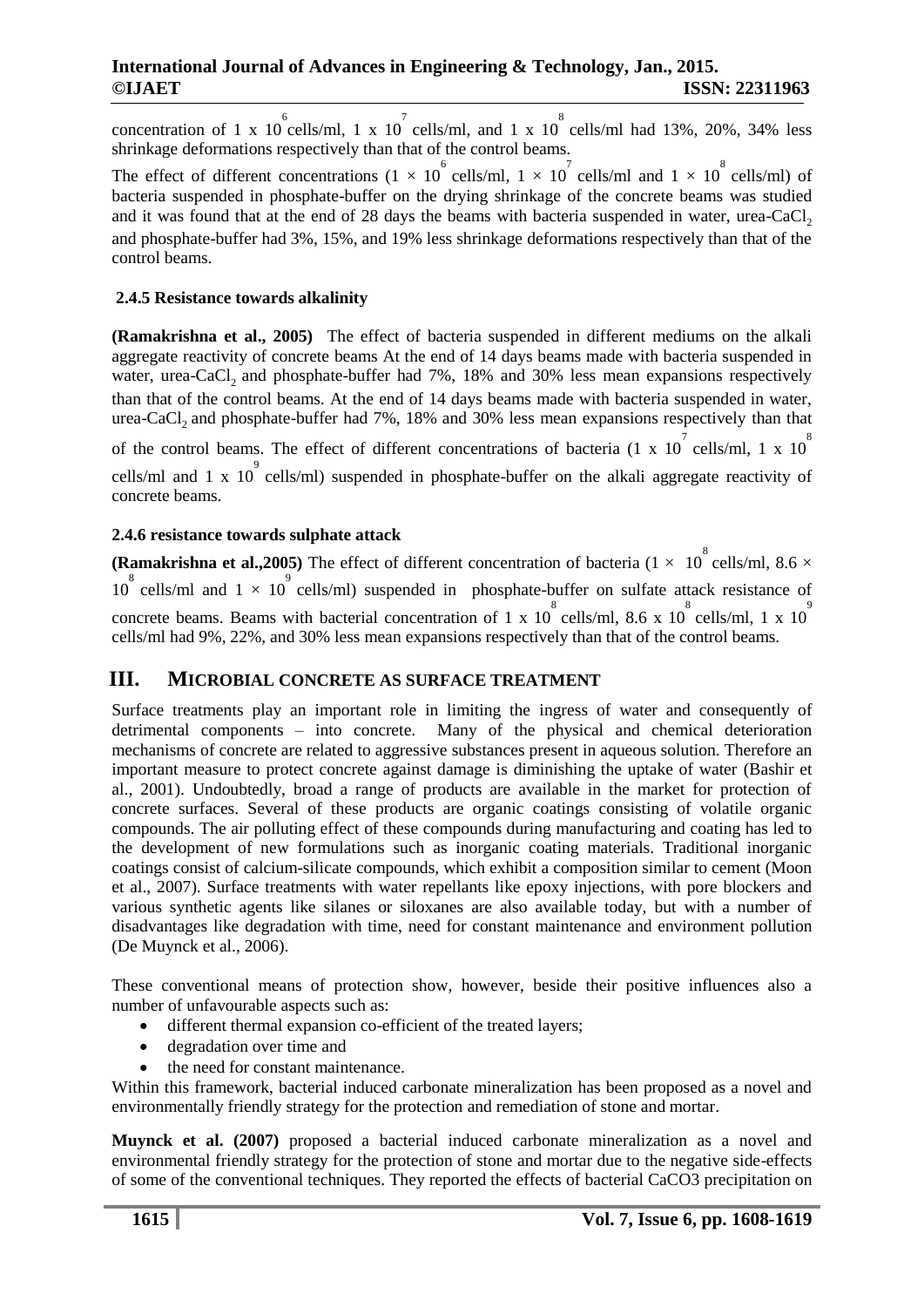parameters affecting the durability of concrete and mortar. Pure and mixed cultures of ureolytic bacteria were compared for their effectiveness in relation to conventional surface treatments. Bacterial deposition of a layer of calcite on the surface of the specimens resulted in a decrease of permeability towards gas and capillary water uptake. This bacterial treatment resulted in a limited change of the chromatic aspect of mortar and concrete surfaces. The use of pure cultures resulted in a more pronounced decrease in uptake of water, respectively less pronounced change in the chromatic aspect, compared to the use of mixed ureolytic cultures as a paste. The results obtained with cultures of the species Bacillus sphaericus were comparable to the ones obtained with conventional water repellents. The process of surface treatment resulted in decreased gas permeability for all w/c ratio specimens.

The process of deposition of calcite layer contributed to a large extent in the overall decrease in the gas permeability. Muynck et al.,(2007) reported that the deposition of a layer of calcite resulted in a decrease in gas permeability. Muynck et al.,(2008) reported that the bio-deposition treatment resulted in an increased resistance of mortar specimens towards carbonation, chloride penetration and freezing and thawing.

## **3.1 Microbes used**

- i ) Bacillus Sphaericus
- ii) Ureolytic mixed cultures

## **IV. MICROBIAL CONCRETE IN RESTORATION OF STONE BUILDINGS**

Many ancient monuments have been built with tough carbonate stones. With the passage of time, the calcareous matrix of the stone shows progressive increase in its porosity and a significant decrease of its mechanical characteristics due to the calcite leaching process. This leads to breakage of the materials into smaller particles and finally back into constituent minerals. Numerous conservative treatments are available with inorganic and organic products which can slow down the deterioration process of monuments. However, they offer several drawbacks due to their chemical composition and thermal expansion coefficient as they differ a lot from that of the stone. There is long-term incompatibility of the substrate and the new cement used for consolidation) and the plugging of pores in the treated material induced by the new cement or protective layers. These products are also formulated and applied in solvents at very low concentration that lead to huge waste of organic solvents in the environment. Moreover, their efficiency is inconsistent and in certain cases, they can have a harmful effect for the conservation of the stone material itself. Shortcomings of conventional techniques have drawn the attention to bacterially induced carbonate precipitation for reducing the permeation properties and thereby, enhancing the durability properties of ornamental stone. Various researchers have applied this technology for remediation of stone (Le Me´tayer et al., 1999; Dick et al., 2006; Tiano et al., 1995, 1999, 2006).

## **V. MICROBIAL CONCRETE AS WATER PURIFIER**

A concrete product prepared by mixing a cement paste containing microbial cells in particular ratio by mass respectively of 0.1 to 50, 0.1 to 60, 0.1 to 80 with crushed stone and water, then shaping and hardening the mixture. Crushed stone have a diameter of 2.5 to 10 mm in range of 1500 to 1950 kg are mixed with cement paste in the range of 250 to 300 kg. This cement paste containing microbial cells is useable in producing concrete effective for water purification.

## **5.1 Microbes**

Microbes which have used to create excellent water purification effect with long for persistence comprises of:

- 1. Bacillus Subtilis
- 2. Bacillus Thuringiensis
- 3. Bacillus Sphaericus.

These cells can be readily extracted from soil and cultured.

Ratio :  $0.1$  to  $50$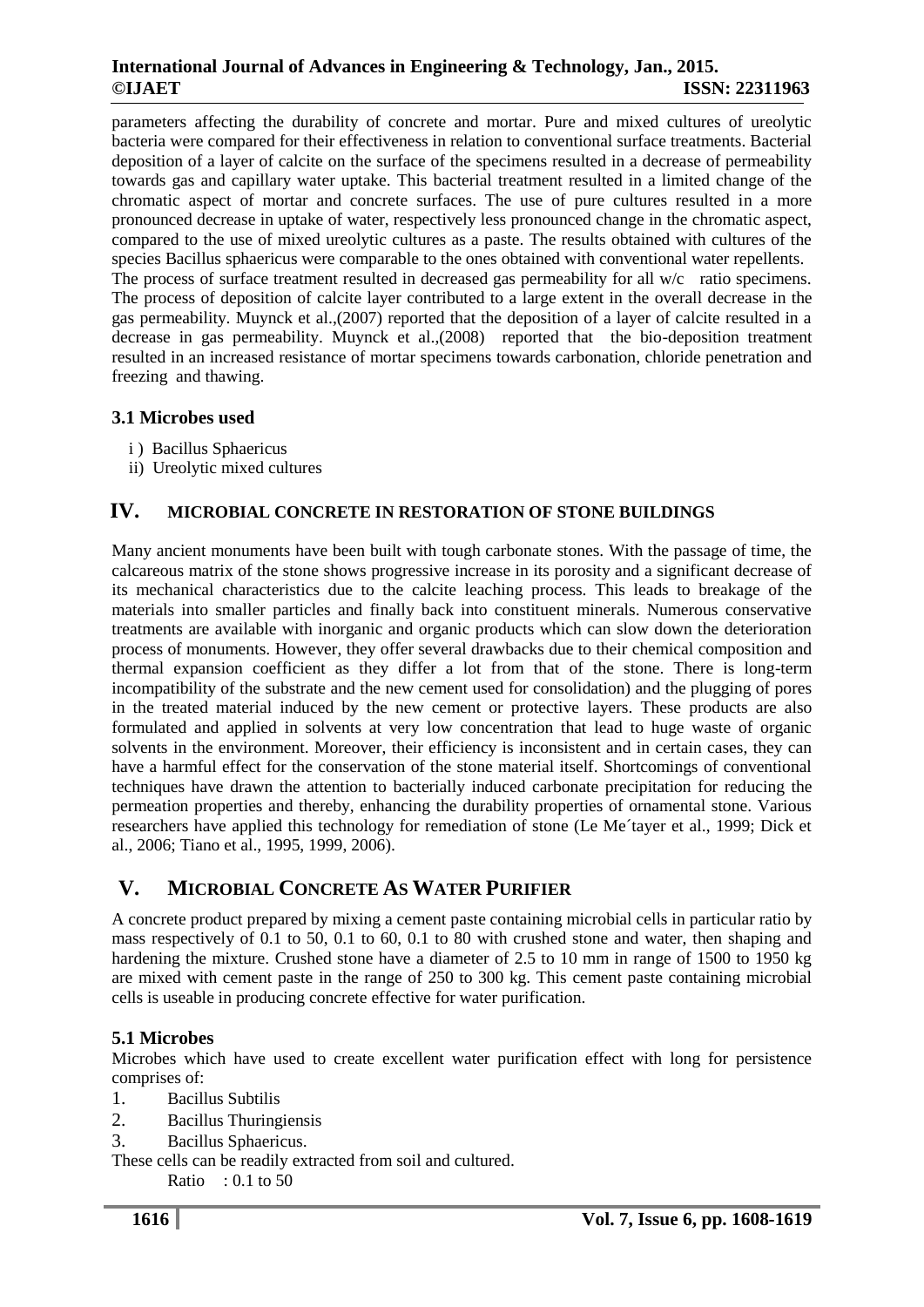Cement paste may comprise (but not limited to) traditional cement (normal P C or blast furnace slag cement). The above mentioned three kinds of microbial cells have sufficient resistance against strong alkalinity even after they are mixed in the cement paste and against high temperature during production process.

## **5.2 Effects**

Concrete plate (microbial conc.) purifies water impurities after some time (2 weeks), black muddy colour is changed to clean colour in two months. It also eliminate smell of water. B.O.D. of 1400 can be reduced to B.O.D. of 1.4.

#### **5.3 Uses**

- Useable as water purifier tank walls.
- Floor lining of a water purifying facility in homes, industrial plants.
- The cement containing microbial cells can be effectively used for purifying water such as river water or lake water and in particular can be effectively used at a location where water flows at a low rate with stagnation.

#### **5.4 Industrial applicability**

River, lake, pond, old fashioned toilet or drainage canal a fountain pond in parks, or bottom walls of swimming pools, banks of river, chicken farms, cow bards etc.

## **VI. CONCLUSIONS**

Microbial concrete technology has emerged as a better technology than many conventional technologies because of its wonderful properties such as its eco- friendly nature, self-healing abilities and ability to increase durability of various building materials. Various investigations done by researchers have improved the understanding on the possibilities and limitations of biotechnological applications on building materials. Improvement of compressive strength, reduction in permeability, water absorption, reinforced corrosion have been seen in different cementitious and stone materials. This method of cementation is quite easy and convenient for practice.

This technology will provide the foundation for high quality structures but to address following mentioned issues, more work is required to improve the feasibility of this technology from practical viewpoints.

- Issues related to its cost effectiveness and quality are still to be addressed.
- Detailed studies are required to focus on different types of nutrients and metabolic products used for growing calcifying microorganisms.
- More work is required to be done on the retention of nutrients and metabolic products in the building material.
- The effect of acidic precipitation on the durability of the bio-deposition treatment needs to be investigated because calcium carbonate is dissolved in acidic environments. In future research the durability of the calcite layer under varying conditions is required to be investigated.

## **REFERENCES**

- [1]. Achal, V., Mukherjee, A., Basu, P.C. & Reddy, M.S., (2009b). "Strain improvement of Sprosarcina pasteurii for enhanced urease and calcite production", J Ind Microbiol Biotechnol, Vol. 36, pp. 981- 988.
- [2]. Achal, V., Mukherjee, A. & Reddy, M.S., (2011a). "Effect of calcifying bacteria on permeation properties of concrete structures", J Ind Microbiol Biotechnol*,* Vol. 38, pp. 1229-1234.
- [3]. Achal, V., Mukherjee, A., & Reddy, M.S., (2011b). "Microbial Concrete: A Way to Enhance the Durability of Building Structures", J Mater Civ Eng*,* Vol. 23, pp. 730-734.
- [4]. Applications of bacterial carbonatogenesis to the protection and regeneration of lime stones in buildings and historic patrimony. Sedimentary Geology, 126, 25-35.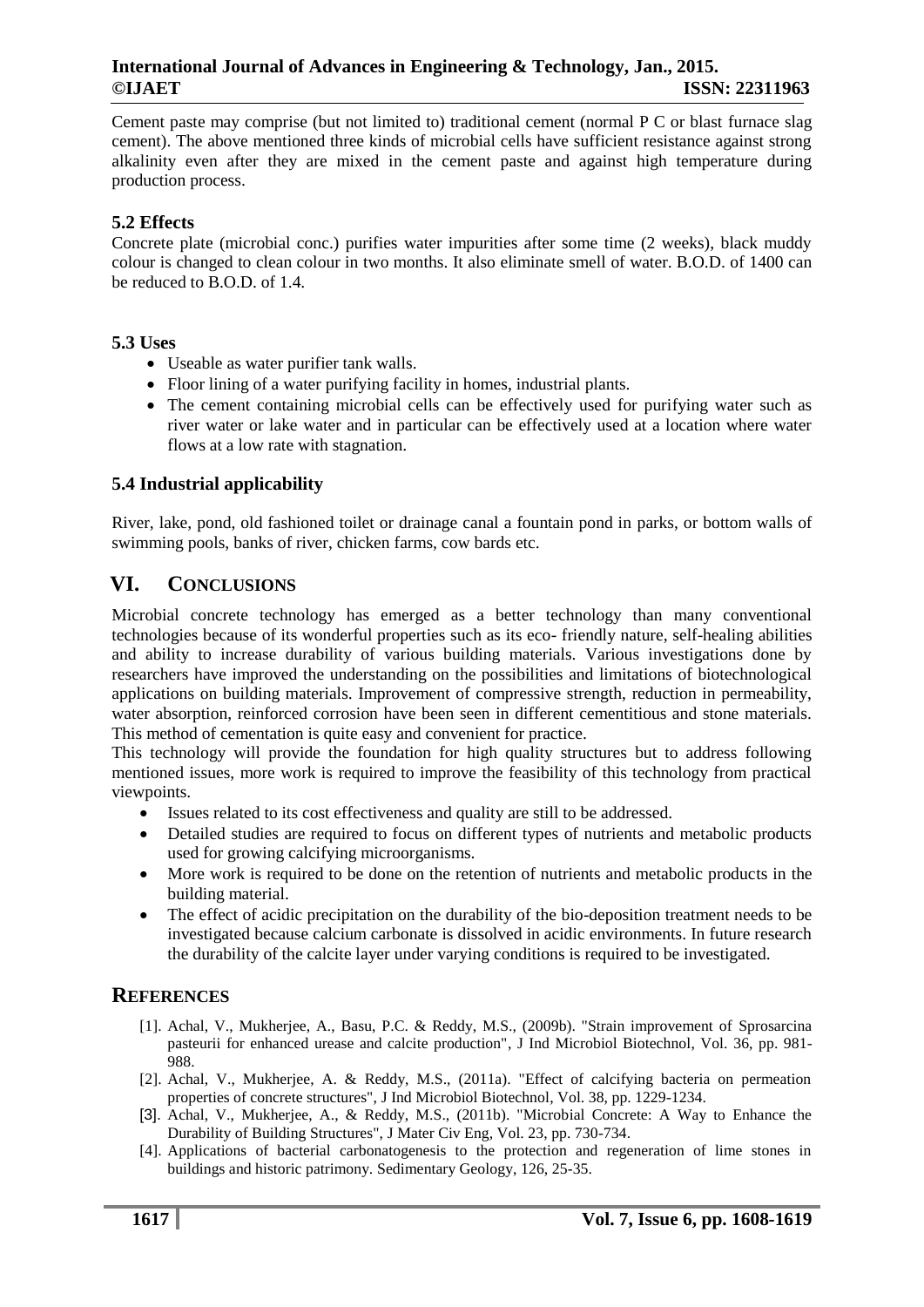- [5]. Bang, S.S. and Ramakrishnan, V. (2001). "Microbiologically-enhanced crack remediation (MECR)." Proceedings of the International Symposium on Industrial Application of Microbial Genomes, Daegu, Korea, 3-13.
- [6]. Bang, S.S., Galinat, J.K., and Ramakrishnan, V. (2001). "Calcite precipitation induced by polyurethane immobilized Bacillus pasteurii". Enz. Microbial Tech. 28, 404-409.
- [7]. Basheer, L., Kropp, J., Cleland, DJ., (2001), "Assessment of the durability of concrete from its permeation properties: a review". Constr Build Mater,;15(2–3):93–103.
- [8]. Castanier S.,Le Metalayer-Levvrel G., Oriel G., Loubiere J.F., Perthuisot J.P.,(1999), "Bacterial corbonatogencis and application of preservation and restoratio of historic property" , Proceedings of microbes and art ;the role of microbial communities on the degradation and protection of cultural heritage, Florence, Italy.
- [9]. Chahal,N., Siddique,R., and Rajor,A.,(2012) "Influence of bacteria on the compressive strength, water absorption and rapid chloride permeability of fly ash concrete," *Construction and Building Materials,*  vol.28, no.1, pp.351-356
- [10]. De Belie M., De Graef B., De Muyanck,W. and Verstraete, W., (2005). "Bacteria as protagonists for concrete: Bacterial cleaner and bacterial builder". fib Symposium "Keep Concrete Attractive", Budapest .
- [11]. De Belie, N., De Muynck, W., (2009), "Crack repair in concrete using bio deposition," Concrete Repair, Rehabilitation and Retrofitting II, pp.777–782.
- [12]. De Muynck,W., Cox, K., De Belie,N., Verstraete, W., De Belie, N.,(2008), "Bacterial corbonate precipitation as an alternative surface treatment for concrete", Construction and Building Materials, 22 (5) , 875–885.
- [13]. De Muyanck, W., Debrouwer, D., De Belie, N., Verstraete, W., (2008) ."Bacterial corbonate precipitation improves the durability of cementitious materials". Cement and Concrete Research 38 , 1005–1014.
- [14]. Dick, J.; De Windt, W.; De Graef, B.; Saveyn, H.; van der Meeren, P.; De Belie, N. & Verstraete, W. (2006). "Bio-deposition of a calcium carbonate layer on degraded limestone by Bacillus species", Biodegradation Vol.17, pp.357–367.
- [15]. Ghosh, P., Mandal, S., Chattopadhyay, B.D., and Pal, S., (2005), "Use of microorganism to improve the strength of Cement mortar". Cem. Conc. Res., 35, 1980 – 1983.
- [16]. Hamilton, W.A.(2003), "Microbially influenced corrosion as a model system for the study of metal microbe interactions: a unifying electron transfer hypothesis", Biofoulin, Vol.19, 65-76.
- [17]. Hammes, F., Seka, A., De Knijf S., Verstraete, W., (2003), "A novel approach to calcium removal from calcium-rich industrial wastewater". Water Res;37(3):699–704.
- [18]. Hewlett, P.C., (1990), "Methods of protecting concrete coatings and linings". In: Dhir RK, Green JW, editors. Proceedings of international conference: Protection of concrete. Scotland: Dundee; p. 105–34.
- [19]. Jung, H.C.,(1995), "Information Technology for Architecture", Publication for Industrial Book Seoul, (Translation in Korean)
- [20]. Jonkers, H. (2007). "Self healing concrete: a biological approach*.* In: van der Zwaag, S. (Ed.), Self Healing Materials: An alternative Approach to 20 Centuries of Materials Science", Springer, Netherlands, pp. 195–204.
- [21]. Jonkers, H.M. & Schlangen, E. (2007). "Crack repair by concrete-immobilized bacteria". In: Schmets, A.J.M., van der Zwaag, S. (Eds.), Proc. of First International Conference on Self Healing Materials, Noordwijk, The Netherlands.
- [22]. Jonkers, H.M.; Thijssen, A.; Muyzer, G.; Copuroglu, O. & Schlangen, E. (2010). "Application of bacteria as self-healing agent for the development of sustainable concrete", Ecol Eng, Vol.36, pp.230- 235.
- [23]. Le Metayer-Levrel, G., Castanier, S., Orial, G., Loubiere, JF., Perthuisot, JP. (1999), "Applications of bacterial carbonatogenesis to the protection and regeneration of limestones in buildings and historic patrimony". Sediment Geol ;126(1–4):25–34.
- [24]. Moon, H.Y., Shin, D.G. & Choi, D.S. (2007). "Evaluation of the durability of mortar and concrete applied with inorganic coating material and surface treatment system", Construction and Building Materials, Vol. 21, pp. 24–33.
- [25]. Naville, M.,(1996), Properties of Concrete ,fourth & final edition, Longman, Harlow, England , 1996.
- [26]. Nermati, M., Voordouw, G., (2003), "Modification of porous media permeability using calciumcorbonate produced enzymically in situ". Enzyme Microbe Technol ;33(5); 635-42.
- [27]. Nolan, E.; Basheer, P.A.M. & Long, A.E. (1995). "Effects of three durability enhancing products on some physical properties of near surface concrete", Construction and Building Materials, Vol. 9, pp. 267–272.